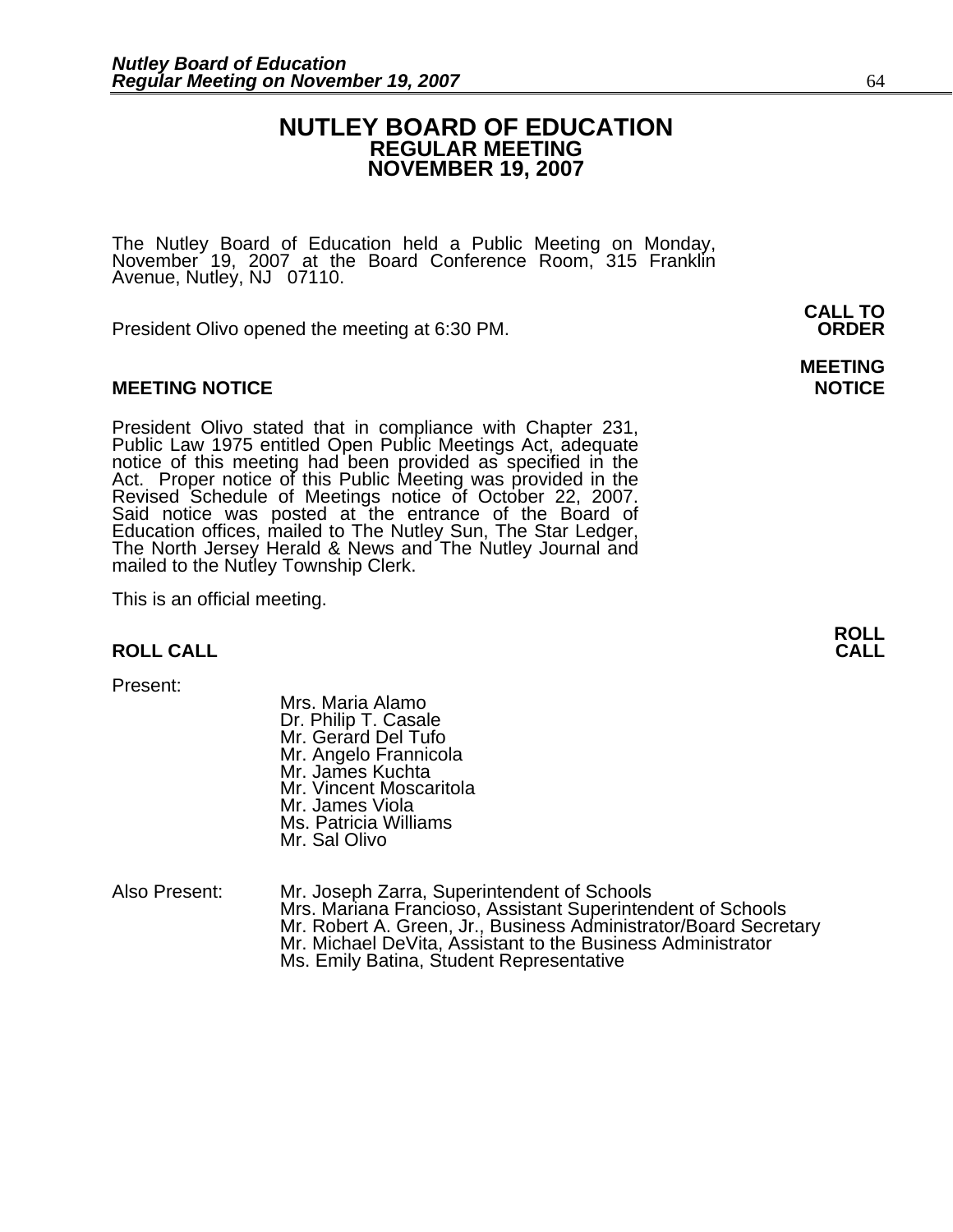### **MOTION TO ADJOURN TO EXECUTIVE SESSION**

At 6:35 PM Trustee Williams moved and Trustee Alamo seconded the following resolution:

WHEREAS, the Board of Education will be discussing matters exempt from public discussion pursuant to N.J.S.A. 10:4-12,

NOW, THEREFORE, BE IT RESOLVED that the Board of Education recess to closed executive session at this time to discuss the following:

- 1. Legal and contractual issues for proposed amendment to the New Jersey State Interscholastic Athletic Association Bylaws.
- 2. Pending Litigation Cases

BE IT FURTHER RESOLVED that the results of the discussions will be made public by inclusion on the agenda of a subsequent meeting of the Board of Education or when the reasons for discussing such matters in closed session no longer exist. 

The motion was approved by voice vote.

### **RECONVENE MEETING RECONVENE**

At 8:00 PM Trustee Alamo moved, Trustee Williams seconded, and the Board unanimously approved by voice vote a motion to reconvene the public meeting.

The meeting reconvened in the JHWMS Library located at 325 Franklin Avenue, Nutley, NJ.

#### **FLAG FLAG SALUTE** SALUTE SALUTE SALUTE SALUTE SALUTE

Trustee Del Tufo led the assembly in the flag salute.

## **APPROVAL OF MINUTES APPROVE**

BE IT RESOLVED that the Board of Education approves the following minutes:

November 5, 2007 – Public Meeting<br>November 5, 2007 – Closed Executive Session October 22, 2007 – Regular Public Meeting October 22, 2007 – Closed Executive Session October 15, 2007 – Public Meeting October 15, 2007 – Closed Executive Session September 24, 2007 – Regular Public Meeting<br>September 24, 2007 – Closed Executive Session

# **EXECUTIVE**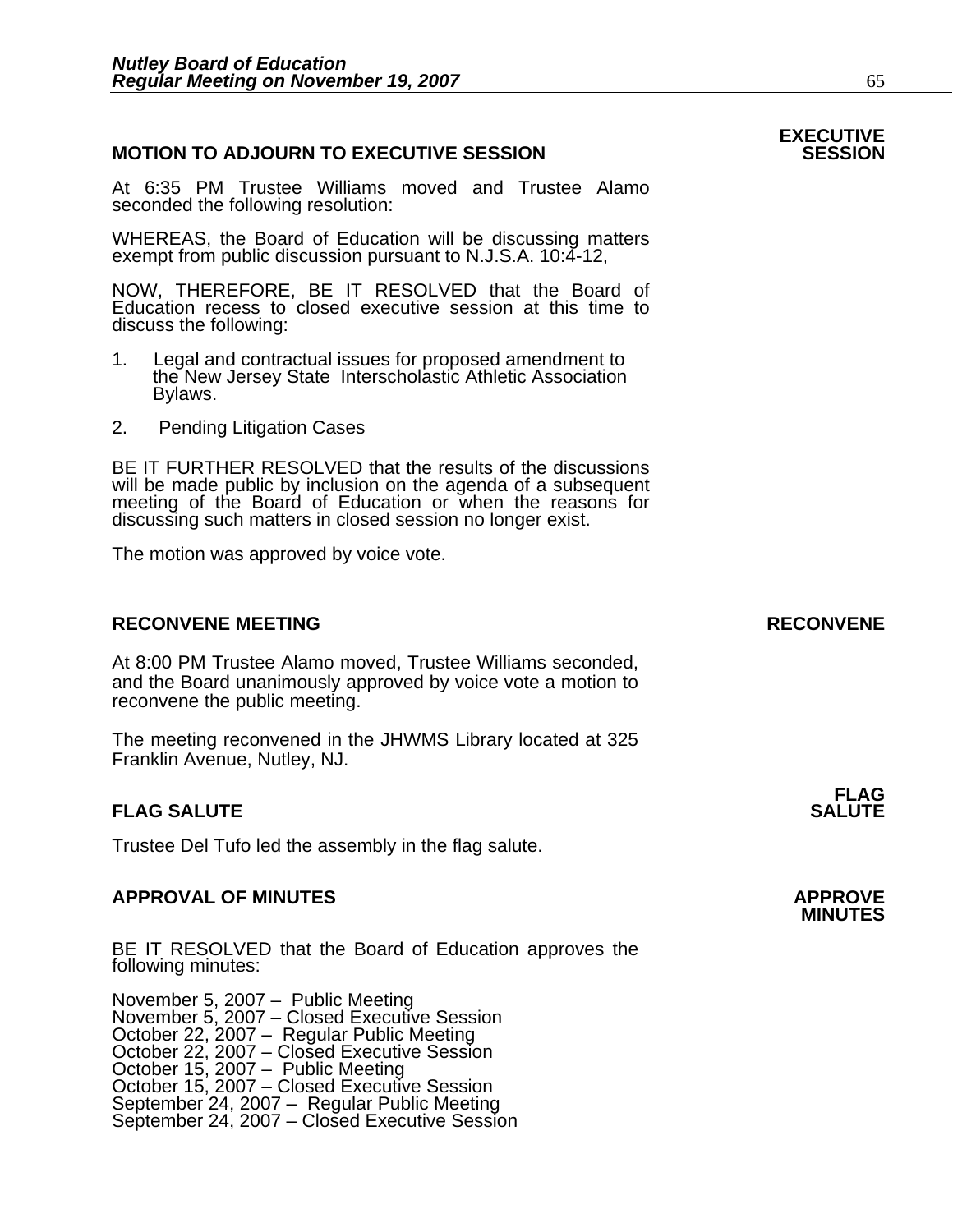Trustee Kuchta moved, Trustee Viola seconded, and the Board minutes were approved with the following exceptions:

1. Trustee Viola stated a change needed to be made on the November 5, 2007 minutes regarding his name being mentioned twice. The change was noted.

2. Trustee Alamo 'Abstained' on the October 22, 2007 Executive and Public Meeting minutes since she was absent.

3. Trustee Casale voted "No" on September 24, 2007 Closed Executive Session, October 15, 2007 Closed Executive Session, October 22, 2007 Closed Executive Session and November 5, 2007 Public Meeting due to omission in data.

Trustee Casale voted "Yes" on September 24, 2007 Public Meeting, October 15, 2007 Public Meeting, October 22, 2007 Public Meeting and November 5, 2007 Closed Executive Session.

4. Trustee Moscaritola voted "No" on all minutes and stated that he would like to meet with the Board Secretary to discuss the minutes.

#### **CORRESPONDENCE CORRESPONDENCE**

A thank-you note from Barbara Hirsch for the Board's expression of sympathy on the passing of her father.

#### **RECOGNITION OF AWARDS**

Special awards were given to students for their achievements.<br>Schedule A, which is appended to the minutes of this meeting, lists the awards and recipients.

#### **SUPERINTENDENT'S REPORT SUPT'S REPORT A**

Superintendent Zarra presented the Superintendent's Report dated November 19, 2007, Schedule A, which is appended to the minutes of this meeting, and briefly summarized its contents.

**RECOGNITION OF A AWARDS**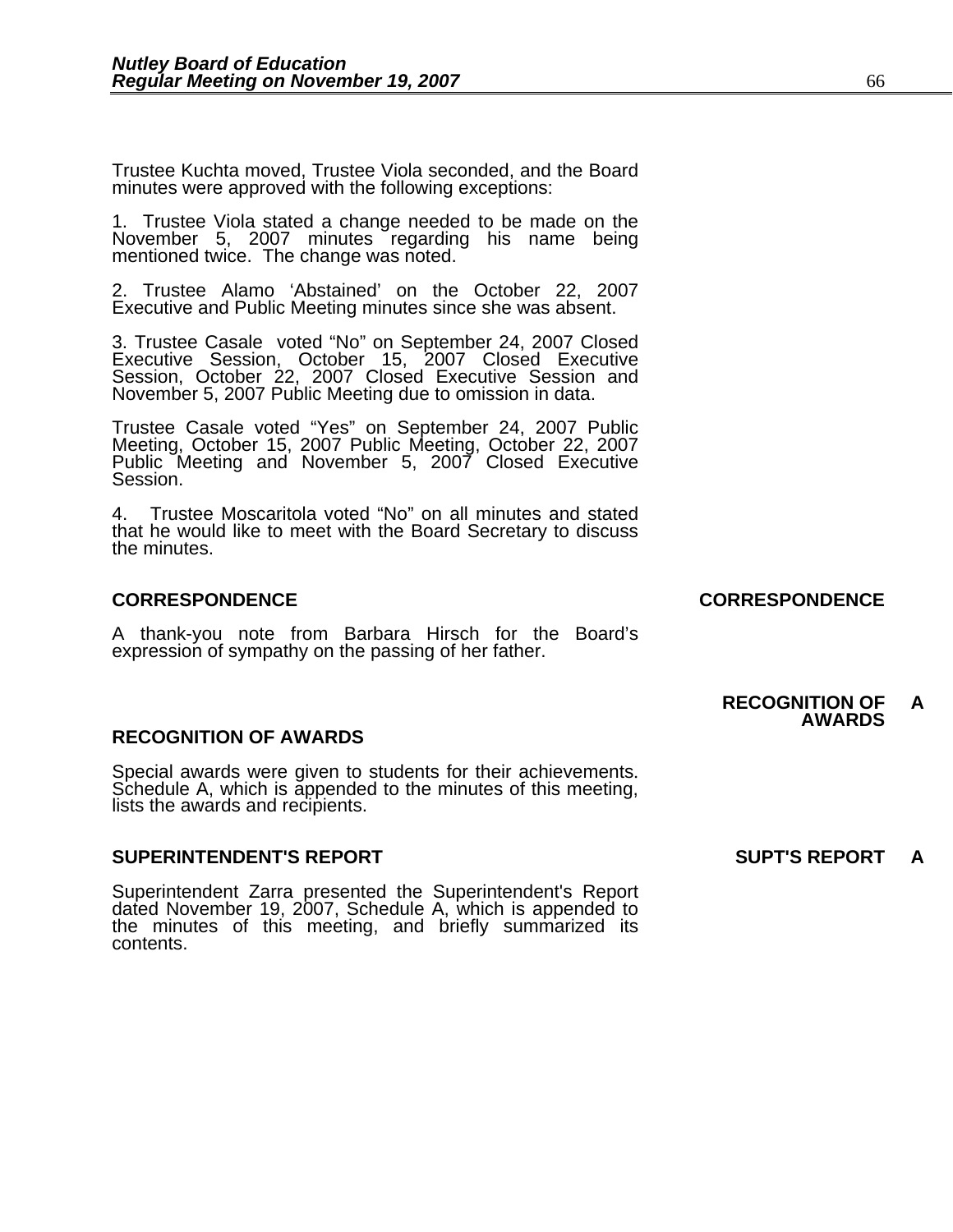### **BOARD SECRETARY'S REPORT**

Mr. Green stated that all buses passed the six month inspection and are safe for operation. The Motor Vehicle Department did not order any of our buses off the road.

He deferred to the committee chair for the construction update.

Mr. Cundari reported a plan for replacing the seats in the high school auditorium. He provided a handout to the Board and Administration and reviewed its contents.

#### **COMMITTEE REPORTS REPORTS**

- Emily Batina Student Representative
- Trustee Del Tufo Facilities Committee
- Trustee Alamo Academic Committee

Trustee Moscaritola exited at 8:40 PM.

Trustee Moscaritola returned at 8:44 PM.

Trustee Williams - Policy Committee

Trustee Alamo inquired about the Comprehensive Maintenance Plan.

Trustee Viola - Athletic Committee

Mr. DeVita gave an updated report on the Radcliffe School accident.

## **HEARING OF CITIZENS (Resolutions Only) HEARING OF CITIZENS**

Resident Terry Quirk, representative for the Nutley Parent Advocacy Network (NPAN), addressed the Board and asked if volunteer coaches have a background check performed.

## **SUPERINTENDENT'S RESOLUTIONS** *SUPERINTENDENT'S*

Trustee Kuchta moved, Trustee Del Tufo seconded, a motion that the Board approves the Superintendent's Resolutions numbers 1 through 12 as listed below.

Resolutions 1 through 12 were approved by roll call vote with the following exception:

**RESOLUTIONS** 

## **BOARD SECRETARY'S**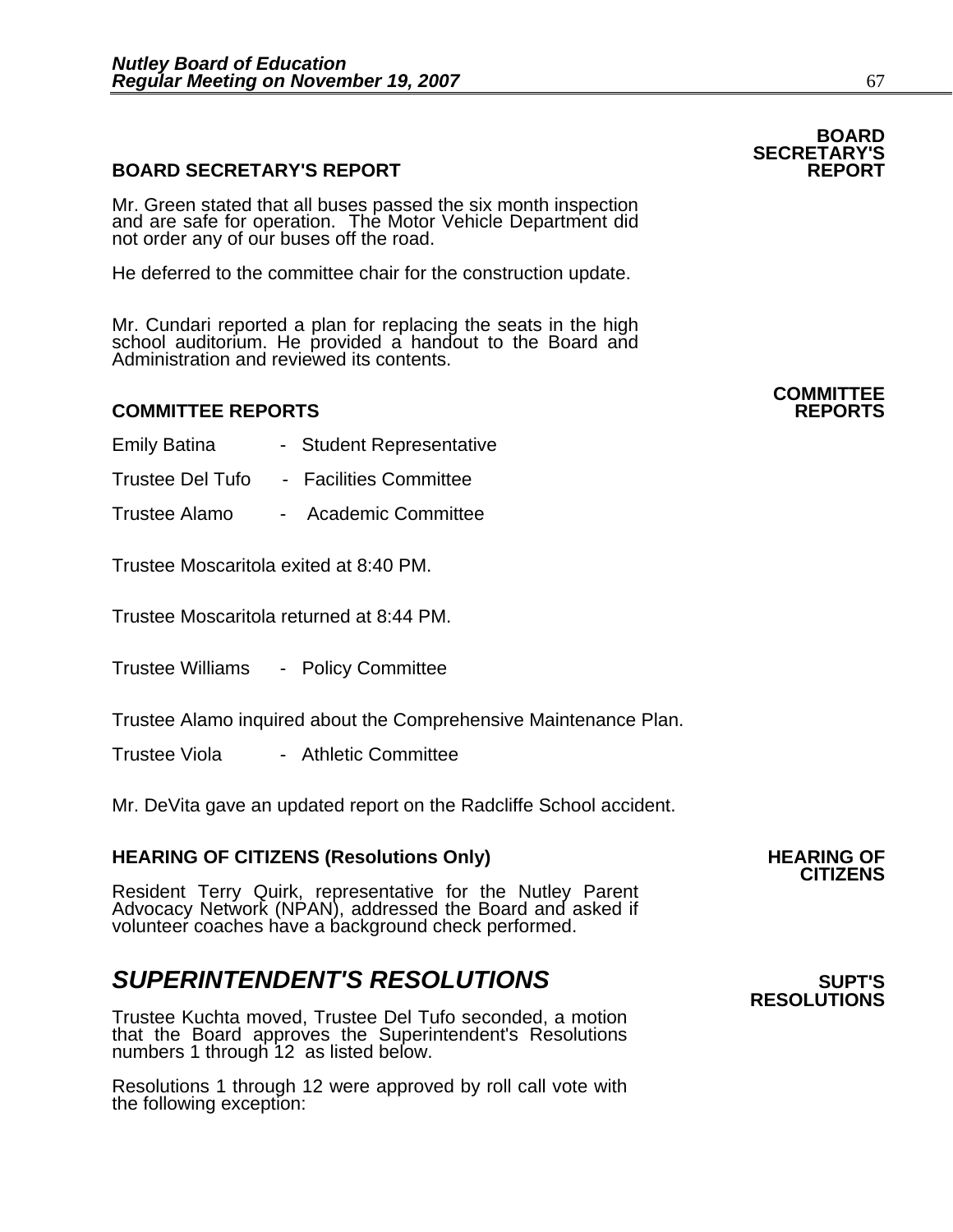1. Trustee Viola voted "No" on Resolution 5 – Reappointment – Assistant Superintendent of Schools.

Trustee Viola commented on Resolution 5- Reappointment – Assistant Superintendent of Schools.

Trustee Casale stated he is in favor of Resolution 5 – Reappointment - Assistant Superintendent of Schools. He also noted that this salary is below the county average.

Trustee Moscaritola stated he would like to see the Assistant Superintendent's salary at the county average.

Trustee Casale reiterated what Trustee Moscaritola said.

### 1. **AMENDING APPOINTMENT – Resignations**

BE IT RESOLVED that the Board of Education approves the amending of the addendum Resignations, approved at the October 22, 2007 Board Meeting, to reflect a change in the effective date for Nicholas J. Norcia to November 30

#### 2. **AMENDING APPOINTMENTS – Professional Staff**

BE IT RESOLVED that the Board of Education approves the amending of the resolution Appointments – Professional Staff, approved at the October 22, 2007 Board Meeting, to reflect changes in the effective dates for the follow

| <b>Stephanie Scheick</b><br>LDTC | November 1, 2007 |
|----------------------------------|------------------|

Name Effective Date

Debbie Zaros Corober 29, 2007<br>Autistic Program

### 3. **RESIGNATION – Part-time School Aide**

BE IT RESOLVED that the Board of Education approves the acceptance of the resignation of Mrs. Carol Costanzo, part-<br>time school aide effective October 30, 2007.

#### 4. **RESIGNATION – Athletics**

BE IT RESOLVED that the Board of Education approves the acceptance of the resignation of the following coaches:

| Patrick J. Algieri        | -Assistant Wrestling Coach            |
|---------------------------|---------------------------------------|
| Kelli Cerniglia           | -Assistant Winter Track & Field Coach |
| <b>Frank Francia</b>      | -Assistant Boys Basketball Coach      |
| <b>Michael Stefanelli</b> | -Assistant Ice Hockey Coach           |

#### **AMEND APPOINTMENT**

#### **AMEND APPOINTMENT**

Autistic Program **RESIGNATION RESIGNATION P.T. AIDE** 

#### **RESIGNATION ATHLETICS**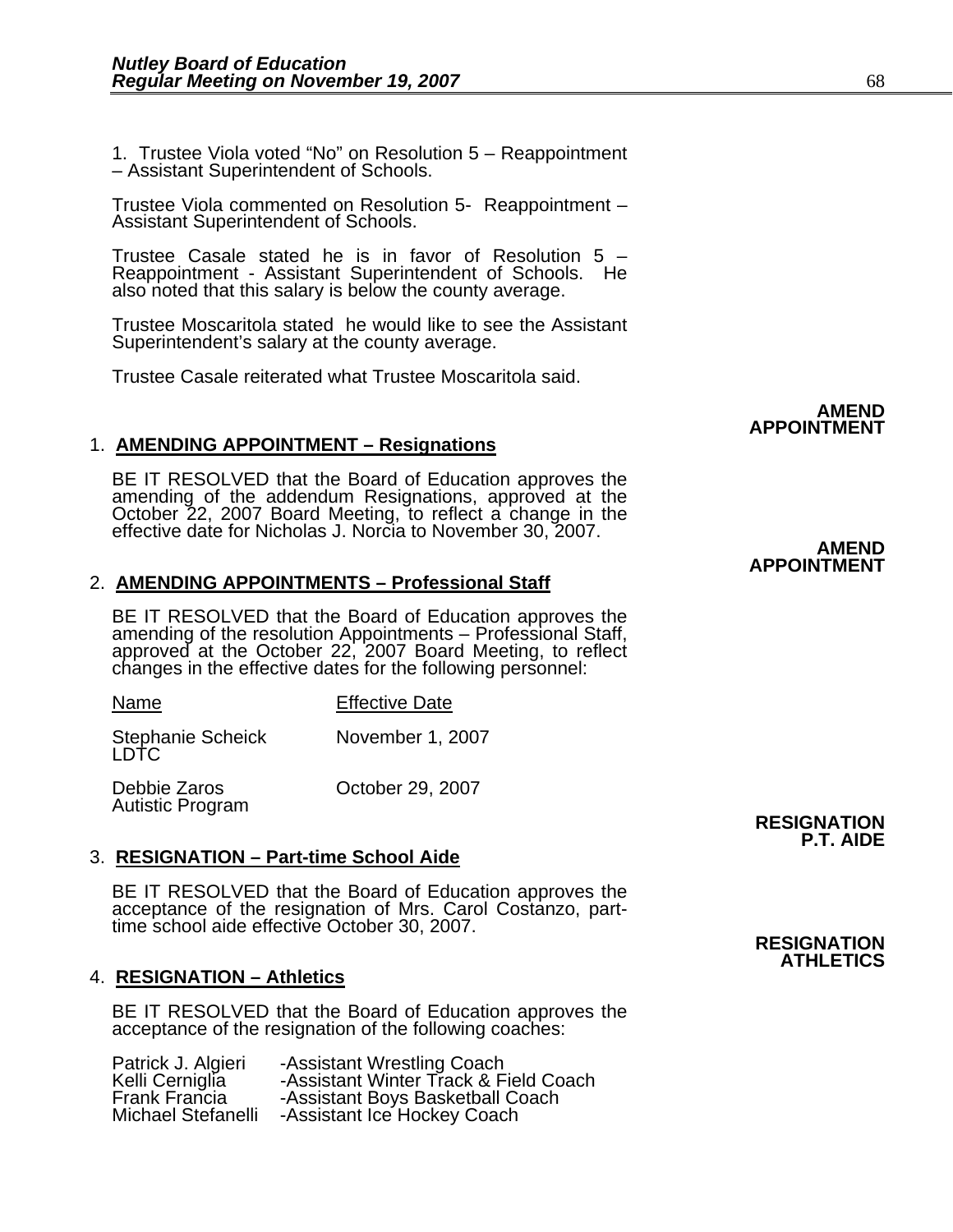#### **REAPPOINT ASSISTANT SUPERINTENDENT**

#### 5. **REAPPOINTMENT-Assistant Superintendent of Schools**

BE IT RESOLVED that the Board of Education approves the reappointment of Mrs. Mariana Francioso as Assistant Superintendent of Schools, for the period July 1, 2007 through June 30, 2008 and for the period July 1, 2008 through June 30, 2009, and

BE IT FURTHER RESOLVED, that the Board approves a<br>salary for Mrs. Francioso in the amount of \$150,000 (retroactive to July 1, 2007) for the period July 1, 2007<br>through June 30, 2008, and

BE IT FURTHER RESOLVED, that the Board approves a salary for Mrs. Francioso in the amount of \$159,000 for the period July 1, 2008 through June 30, 2009.

#### **APPOINTMENTS ATHLETICS**

#### 6. **APPOINTMENTS – Athletics**

BE IT RESOLVED that the Board of Education approves the Winter Athletic Appointments listed on the attached Schedule C for the 2007-08 school year on the salary guide at the classification and step as indicated in accordance with the 2007-08 Coaches Salary Guide.

#### 7. **APPOINTMENTS – Volunteer Coach**

BE IT RESOLVED that the Board of Education approves the appointments for the personnel listed below for the 2007-08 school year:

| George Perdon  | -Volunteer Ice Hockey Coach      |                     |
|----------------|----------------------------------|---------------------|
| Daniel Wormann | -Volunteer Boys Basketball Coach |                     |
|                |                                  | <b>APPOINTMENTS</b> |

#### 8. **APPOINTMENTS – Instructional Aides**

BE IT RESOLVED that the Board of Education approves the appointments of the instructional aides (Autistic Program), listed below for the 2007-08 school year, effective November 20, 2007 at the classification and step as in

Name Step Salary

Margaret O'Connell 7 17,500 (Replacing Lisa Landy)

**APPOINTMENTS VOLUNTEER COACH** 

 **INSTRUCTIONAL AIDES**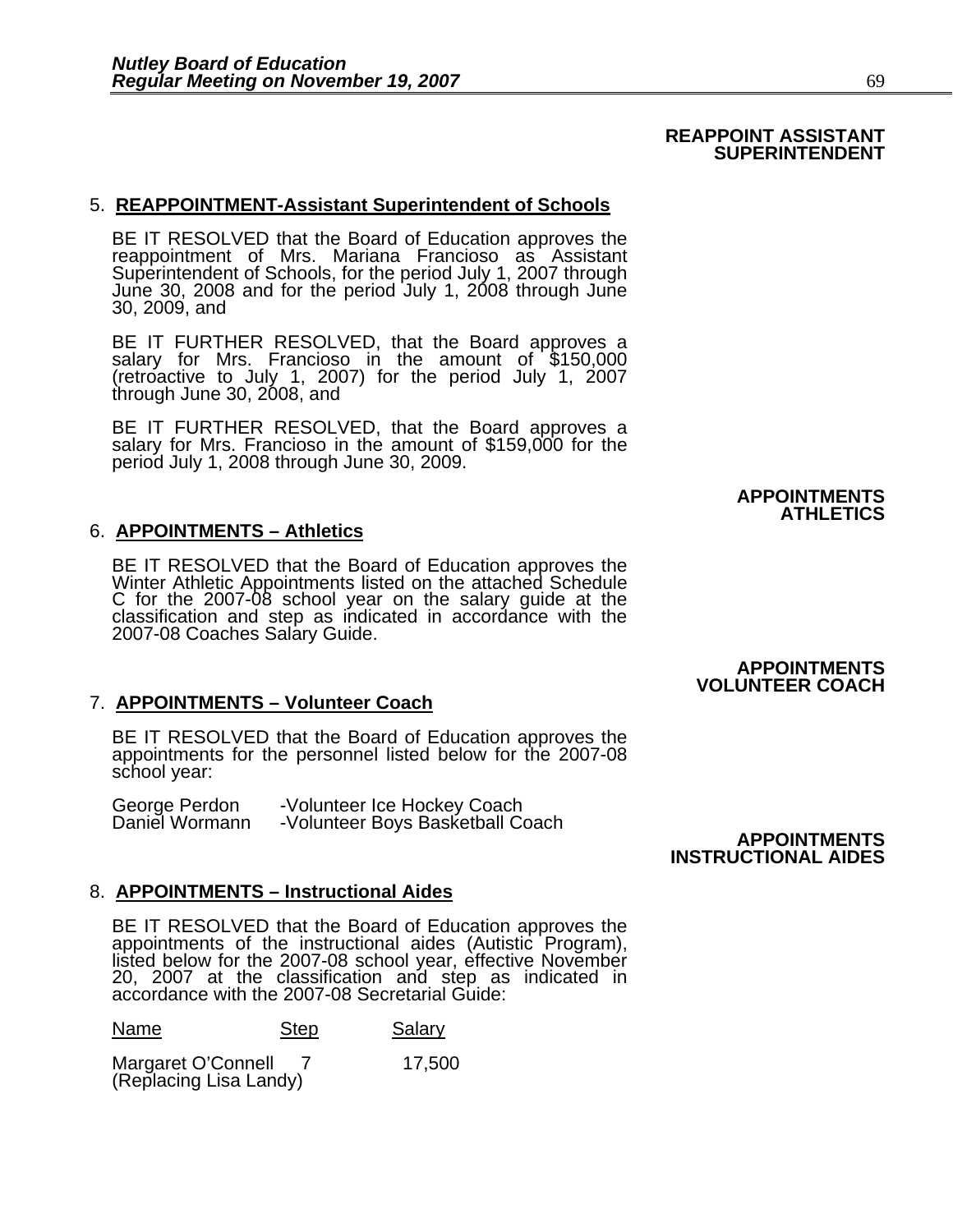### 9. **APPOINTMENTS – Teacher Substitutes**

BE IT RESOLVED that the Board of Education approves the appointments of the teacher substitutes listed on the attached Schedule B for the 2007-08 school year.

### 10. **APPOINTMENTS – Secretarial/Clerical/Aide Substitutes**

BE IT RESOLVED that the Board of Education approves the following substitutes for the 2007-08 school year:

School Aide

Carol Costanzo Denise Silva

#### Bus Aide

Carmine Milici

### 11. **EXTRA COMPENSATION**

BE IT RESOLVED that the Board of Education approves the following personnel be paid extra compensation in the amounts indicated for services rendered:

#### **PAYMENT FOR HEALTH DYNAMICS CLASSES - Month of October, 2007**

Rose Cioffi **\$250.00** 

#### **PAYMENT FOR ZERO PERIOD BASIC SKILLS MATH CLASSES – September and October, 2007**

Heather Syme \$168.00

#### **PAYMENT FOR NHS ACADEMY OF FINE & PERFORMING ARTS CLASSES – September and October, 2007**

| Theresa Lappostato<br>Nicole SanGiovanni | \$267.52 |
|------------------------------------------|----------|
|                                          | 132.35   |

#### **PAYMENT FOR CUSTODIAL COMMITTEE MEETING – October 18, 2007**

| Steven Farese      | \$30.00 |
|--------------------|---------|
| Allan Heinis       | 30.00   |
| Lawrence T. Koster | 30.00   |

**EXTRA COMP** 

### **APPOINTMENTS TEACHER SUBS**

**APPOINTMENTS SEC./ CLERICAL/AIDE SUBS**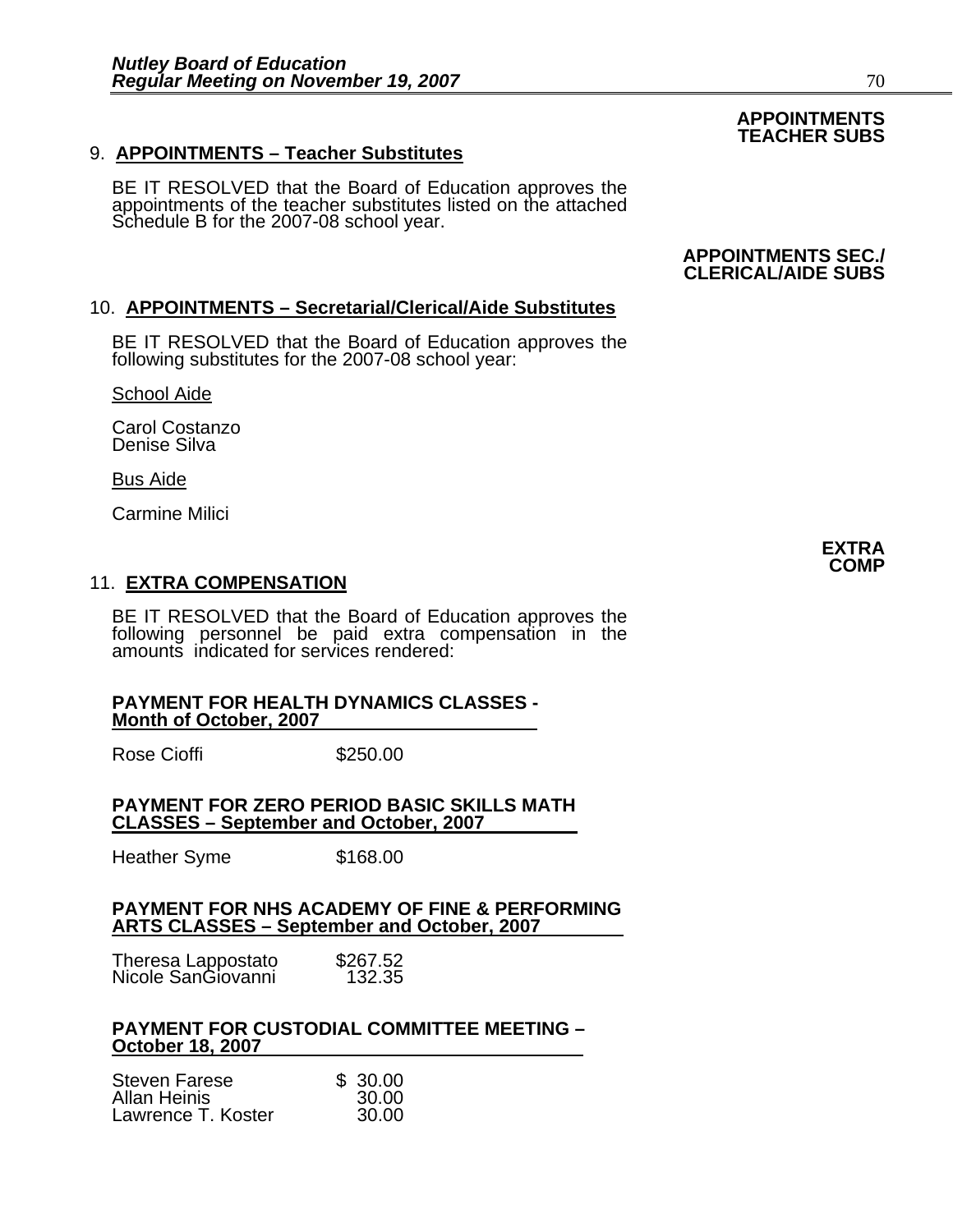### **PAYMENT FOR RIGHT-TO-KNOW MEETING – October 10, 2007**

| George Ackerman                    | \$34.19        |
|------------------------------------|----------------|
| Kent Bania                         | 34.19<br>34.19 |
| Joseph Bertuzzi<br>Joanne Crupi    | 34.19          |
| Katianne Gratz                     | 34.19          |
| Hillary Hill                       | 34.19          |
| Crispulo Isiminger                 | 34.19          |
| Paula Kasner                       | 34.19          |
| Theresa Lappostato                 | 34.19          |
| <b>Frank Libert</b>                | 34.19          |
| Lisa Maniscalco                    | 34.19          |
| Nikola Markovic                    | 34.19          |
| Jennifer Mowrey                    | 34.19          |
| Michael Naumoff                    | 34.19          |
|                                    | 34.19          |
| Megan O'Hagan<br>Christine Polk    | 34.19          |
| Joseph Simko                       | 34.19          |
| Sandra Stark-Houck                 | 34.19          |
| Joseph Tagliareni                  | 34.19          |
| Jeremy Thornton<br>Michael Tirrito | 34.19          |
|                                    | 34.19          |
| Karen Vander Have                  | 34.19          |

#### **PAYMENT FOR MIDDLE STATES COMMITTEE – September 24, October 1 and 29, 2007**

| Kent Bania          | \$138.56 |
|---------------------|----------|
| Abigail Bergen      | 207.84   |
|                     |          |
| Patricia Camarda    | 207.84   |
| Paula Cofone        | 207.84   |
| Michael Fetherman   | 270.24   |
| Hannah Hungler      | 207.84   |
| Nancy Kehayes       | 270.24   |
| Linda McDonnell     | 138.56   |
| Rebecca Miller      | 207.84   |
| <b>Robin Powell</b> | 207.84   |
| <b>Anne Starace</b> | 270.24   |
| John Vitkovsky      | 270.24   |

#### **MATHEMATICS WORKSHOP-GRADES 3,4,5 – Joyce Glatzer – October 13, 2007**

| Nicole Cafone               | \$103.92 |
|-----------------------------|----------|
| <b>Danielle Cancelliere</b> | 103.92   |
| <b>Rosemary Clerico</b>     | 135.12   |
|                             |          |
| Kathleen Cullity            | 103.92   |
| Kimberly DiVincenzo         | 103.92   |
| MaryLou Dowse               | 135.12   |
| Jennifer Farro              | 103.92   |
| <b>Emanuela Fierro</b>      | 103.92   |
| <b>Katherine Franks</b>     | 103.92   |
| Rosalina Gencarelli         | 103.92   |
| Jaimee Grella               | 103.92   |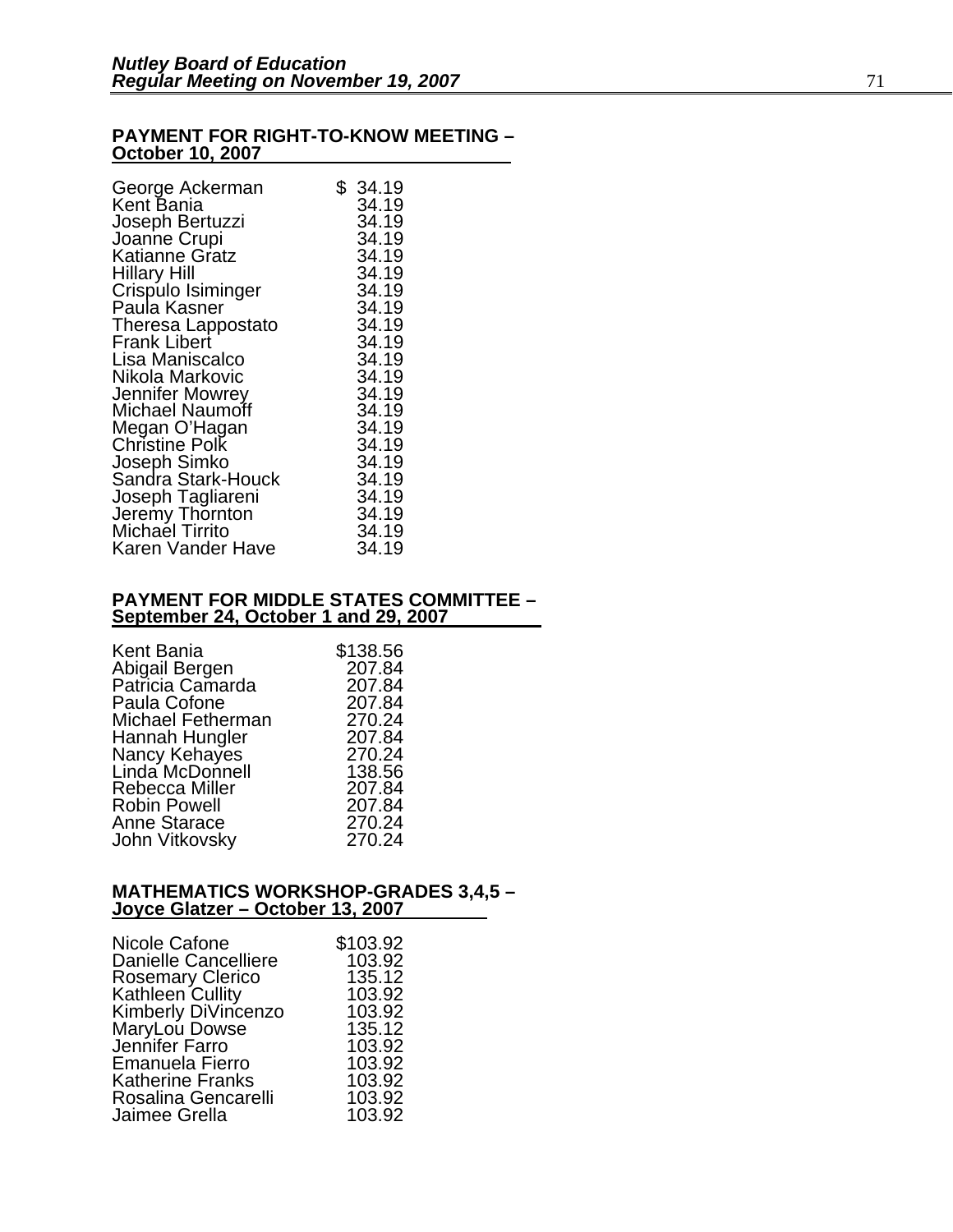| Flavia Groeling          | 103.92 |
|--------------------------|--------|
| Carey Jimenez            | 103.92 |
| Douglas Jones            | 90.08  |
| Michael Kearney          | 135.12 |
| Valerie Martin           | 103.92 |
| Gina Masino              | 103.92 |
| Deborah Michels          | 103.92 |
| Nicolette Misner         | 103.92 |
| Lynn Mosior              | 103.92 |
| Stephanie Mozeika        | 103.92 |
| Jessica Nolasco          | 103.92 |
| <b>Danine Osetto</b>     | 103.92 |
| Danielle Pappalardo      | 103.92 |
| <b>Carol Perrone</b>     | 103.92 |
| Mary Pontrella           | 103.92 |
| Lorraine Restel          | 135.12 |
| Lorraine Rubinstein      | 103.92 |
| <b>Lesley Sciarrillo</b> | 103.92 |
| Debra Tiene              | 103.92 |

#### **MATHEMATICS WORKSHOP-GRADES 6,7,8 – David Glatzer – October 13, 2007**

| <b>Denise Cleary</b>          | \$103.92 |
|-------------------------------|----------|
|                               | 103.92   |
| Nancy Foglio<br>Natalie Gatto | 103.92   |
| Connie Inguanti               | 103.92   |
| <b>Courtney Jousset</b>       | 103.92   |
| Jenny Lombardo                | 103.92   |
| Laura-anne MacMillan          | 103.92   |
| <b>Beverly Masullo</b>        | 103.92   |
| Marcy McKenzie                | 103.92   |
| Geralyn Ryan                  | 103.92   |
| Frank Sasso                   | 103.92   |
| Janice Schoem                 | 103.92   |
| <b>Lawrence Tuorto</b>        | 103.92   |
| Jenifer Wilson                | 103.92   |

#### **EDEN INSTITUTE TRAINING – AUTISTIC PROGRAM-October 27, 2007**

| <b>Peter Behrens</b>                  | \$103.92 |
|---------------------------------------|----------|
| Richard Bolcato, Jr.                  | 103.92   |
| Nikki Casale                          | 103.92   |
| <b>Andria Cheney</b>                  | 103.92   |
| Jainine Gambaro                       | 103.92   |
| Dyan Guida                            | 103.92   |
| April Hauer                           | 103.92   |
| Michael Kearney                       | 135.12   |
| Barbara McGarty                       | 103.92   |
| Melissa O'Carroll                     | 103.92   |
| Margaret O'Connell<br>Jessica Pravata | 103.92   |
|                                       | 103.92   |
| <b>Marie Sanders</b>                  | 103.92   |
| Kim Saporito                          | 103.92   |
| <b>Shannon Shaw</b>                   | 103.92   |
| Amy Stoner                            | 103.92   |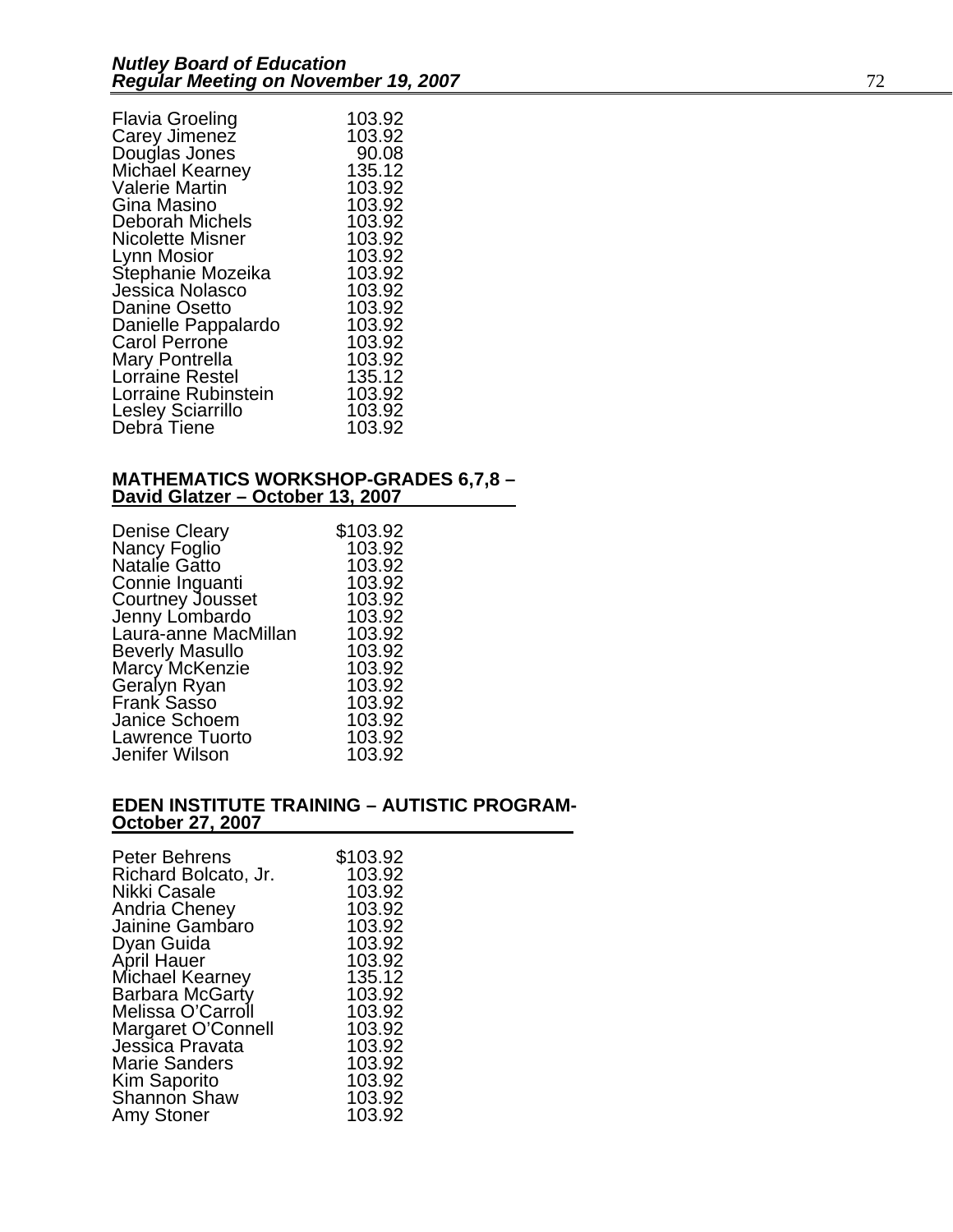### **BASIC SKILLS CURRICULUM COMMITTEE October 27, 2007**

| <b>Danielle Cancelliere</b>          | \$103.92 |
|--------------------------------------|----------|
| <b>Dolores Contreras</b>             | 103.92   |
| Jennifer Farro                       | 103.92   |
| Rosalina Gencarelli                  | 103.92   |
| Gina Masino                          | 103.92   |
| Danine Osetto                        | 103.92   |
| Geralyn Ryan                         | 103.92   |
| Debra Tiene                          | 103.92   |
| Josephine Tucci<br>Jennifer VonAchen | 103.92   |
|                                      | 103.92   |

#### **LANGUAGE ARTS CURRICULUM COMMITTEE – October 27, 2007**

| Linda Batson                                    | \$103.92         |
|-------------------------------------------------|------------------|
| Karen Beckmeyer                                 | 103.92           |
| <b>Nicole Crowe</b><br>Carla Cullari            | 103.92<br>103.92 |
| Cynthia DeBonis                                 | 135.12           |
| Danielle Ferraro                                | 103.92           |
| Jill Freedman                                   | 103.92           |
| Paula Greco                                     | 103.92           |
| Jolinda Griwert                                 | 103.92           |
| Doreen Holland                                  | 103.92           |
| David Johnston                                  | 103.92           |
| <b>Walter King</b>                              | 103.92           |
| Paul Kocum                                      | 103.92           |
| Erin Lenik                                      | 103.92           |
| Cynthia Lynch                                   | 103.92           |
| Valerie Martin                                  | 103.92<br>103.92 |
| <b>Beverly Masullo</b><br><b>Marcy McKenzie</b> | 103.92           |
| Jessica Nolasco                                 | 103.92           |
| Laura Reilly                                    | 103.92           |
| Janice Schoem                                   | 103.92           |
| Deborah Schop                                   | 103.92           |
| <b>Phillip Siculietano</b>                      | 103.92           |

#### **ART CURRICULUM COMMITTEE – October 27, 2007**

| <b>Hillary Hill</b> | \$103.92 |
|---------------------|----------|
| Nancy Kehayes       | 135.12   |
| Theresa Lappostato  | 103.92   |
| Lisa Maniscalco     | 103.92   |
| Karen Vander Have   | 103.92   |

#### **TECHNICAL EDUCATION CURRICULUM – October 27, 2007**

| \$103.92 |
|----------|
| 103.92   |
| 103.92   |
|          |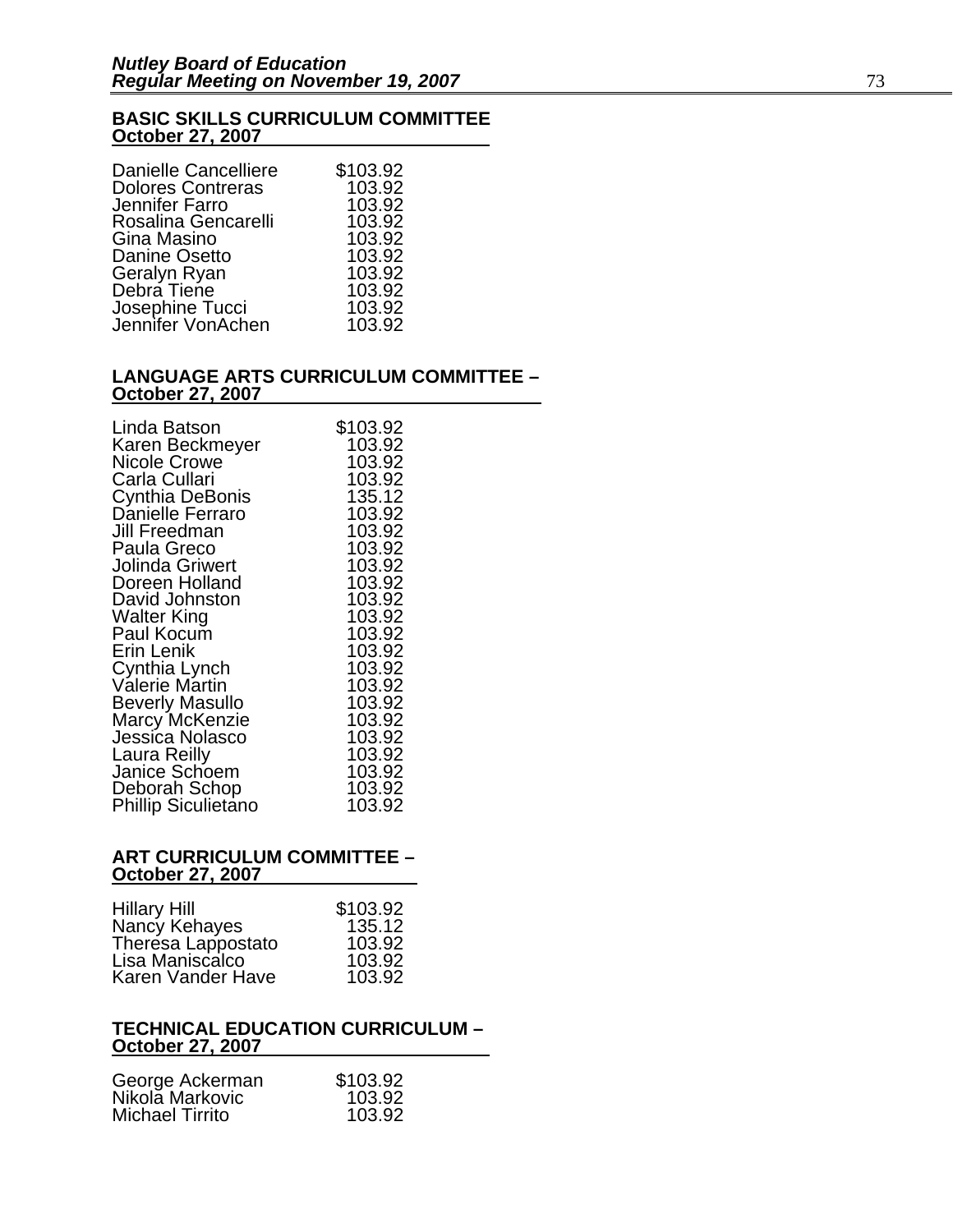#### **CENTRAL DETENTION COVERAGE – Month of October, 2007**

#### **High School**

| Joseph Dwyer, III | \$112.62 |
|-------------------|----------|
| Lori Ferrara      | 37.54    |
| Sean Fitzgerald   | 56.31    |
| John Gulardo      | 18.77    |
| Alicia Lombard    | 18.77    |
| Denise Mazza      | 56.31    |
| Lisa Vallo        | 112.62   |

#### **JHW Middle School**

| 56.31 |
|-------|
| 37.54 |
| 75.08 |
| 37.54 |
| 35.54 |
| 93.85 |
|       |

#### **SPECIAL CLASS PLACEMENT**

#### 12. **SPECIAL CLASS PLACEMENT – Educationally Disabled Students**

BE IT RESOLVED that the Board of Education authorizes the attendance of students in out-of-district special education classes for the 2007-08 school year as follows:

| School                                                              | No. of           | <b>Students Classification</b> | Effective<br>Date | Tuition            |
|---------------------------------------------------------------------|------------------|--------------------------------|-------------------|--------------------|
| <b>Essex County Voc.</b><br>School<br>W. Caldwell, NJ               |                  | <b>OHI</b>                     | 9/6/07            | \$4,462.50         |
| Fort Lee Ed.Center<br>Fort Lee, NJ<br>(Youth Consultation Services) | $\blacksquare$ 1 | ED.                            |                   | 10/18/07 41,938.83 |
| Note: This student was terminated from his placement at Fort        |                  |                                |                   |                    |

Note:This student was terminated from his placement at Fort Lee Educational Center on September 25, 2007, and re- instated again on October 18, 2007.

Palisades Learning 1 ED 11/5/07 28,266.48 **Center** Paramus, NJ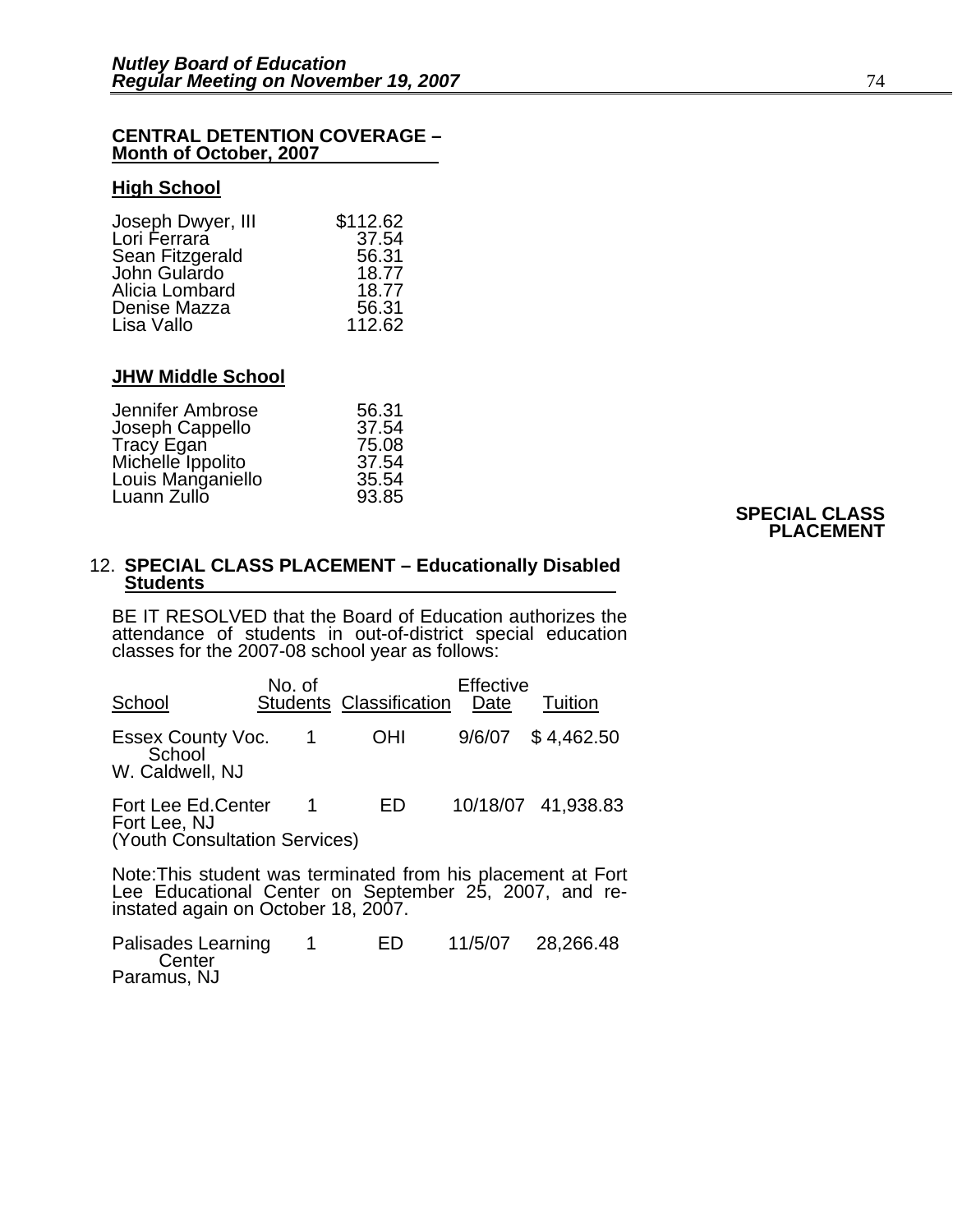#### 13. **RESIGNATION – Teacher**

Trustee Del Tufo moved, and Trustee Kuchta seconded, the following resolution. Upon being put to a roll call vote the resolution was approved.

BE IT RESOLVED that the Board of Education approves the acceptance of the resignation of Mr. Donald Sellari, special education teacher, effective January 1, 2008.

Mr. Zarra stated that Mr. Sellari is resigning due to a change in career.

### *BUSINESS ADMINISTRATOR/* **SECRETARY'S BOARD SECRETARY'S RESOLUTIONS** RESOLUTIONS

Trustee Frannicola made a motion and Trustee Moscaritola seconded to table Resolution 17 – Reappointment – Director of the Extended Day Program.

Upon being put to a roll call vote the motion to table was approved as follows:

Trustees Alamo, Casale, Frannicola, Moscaritola and Williams voted "Yes" to table the resolution.

Trustees Del Tufo, Kuchta, Viola and Olivo voted "No" to table the resolution.

Trustee Williams moved, and Trustee Kuchta seconded, a motion that the Board approves the Business Administrator/Board Secretary's Resolutions numbers 1<br>through 16 and 18.

Upon being put to a roll call vote Resolutions 1 through 16 and 18 were approved by roll call vote with the following exceptions:

1. Trustee Alamo voted "No" on Resolution 2 – Bills and Mandatory Payments stating that she is not in favor of paying certain checks in light of the new law A-5.

2. President Olivo abstained Resolution 5 – Approval of<br>Travel List.

#### 1. **CERTIFICATION OF MAJOR ACCOUNT FUND STATUS**

BE IT RESOLVED that pursuant to NJAC 6A:23-2.11(c) 4, the Nutley Board of Education certifies that as of October 31, 2007, after review of the Secretary's monthly financial report (Appropriations section) and upon consultation with the **CERTIFICATION FUND STATUS** 

**BA/BOARD** 

#### **RESIGNATION TEACHER**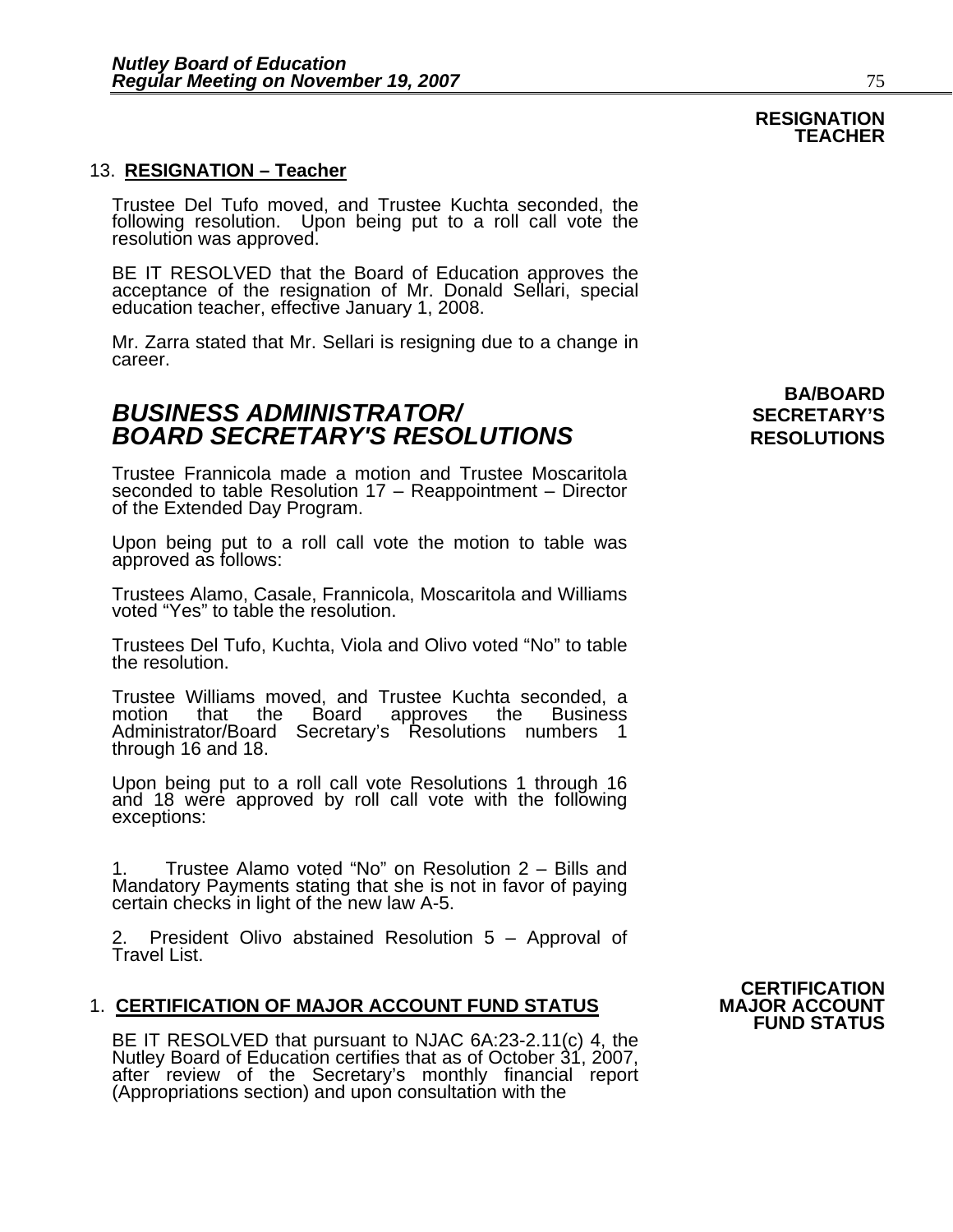appropriate district officials, to the best of its knowledge no major account or fund has been over-expended in violation of NJAC 6A:23-2.11(b) and that sufficient funds are available to meet the district's financial obligations for the remainder of the fiscal year. (Major funds are General Fund, Capital Projects and Debt Service.)

## 2. **BILLS AND MANDATORY PAYMENTS MANDATORY A PAYMENTS**

BE IT RESOLVED that the Board of Education approves the payment of bills and mandatory payments dated November 20, 2007 in the total amount of \$5,489,243.98 (Appendix A).

# 3. **REQUESTS FOR USE OF SCHOOL BUILDINGS AND USE OF BUILDINGS B**

BE IT RESOLVED that the Board of Education approves the requests for the use of school buildings and grounds (Appendix B), that conform to the rules and regulations set by the Board of Education.

# 4. **TRANSFER SCHEDULE TRANSFER C SCHEDULE**

BE IT RESOLVED that the Board of Education approves, in compliance with NJAC 6A:23-2.11(c)3ii, and NJSA 18A:22-8-1, the transfers in the 2007-08 budget dated October 31, 2007 in the amount of \$407,231.05 as appended (Appen

5. **APPROVAL OF TRAVEL LIST**<br>BE IT RESOLVED that the Board of Education approves the<br>travel list and all expenses per (Appendix D).<br>**COMPREHENSIVE** 

### 6. **COMPREHENSIVE ANNUAL FINANCIAL REPORT/AUDIT**

WHEREAS, the district has prepared the Comprehensive Annual Financial Report for the 2006-07 school year, and

WHEREAS, the audit of the financial records of the school district for the 2006-07 school year has been made, according to the requirements of Title 18A, by the firm of Lerch, Vinci & Higgins, and

WHEREAS, copies of a synopsis of this audit have been made available to the public,

# **BILLS &**

# **GROUNDS AND GROUNDS**

 **APPROVE TRAVEL LIST D**

 **ANNUAL FINANCIAL REPORT E**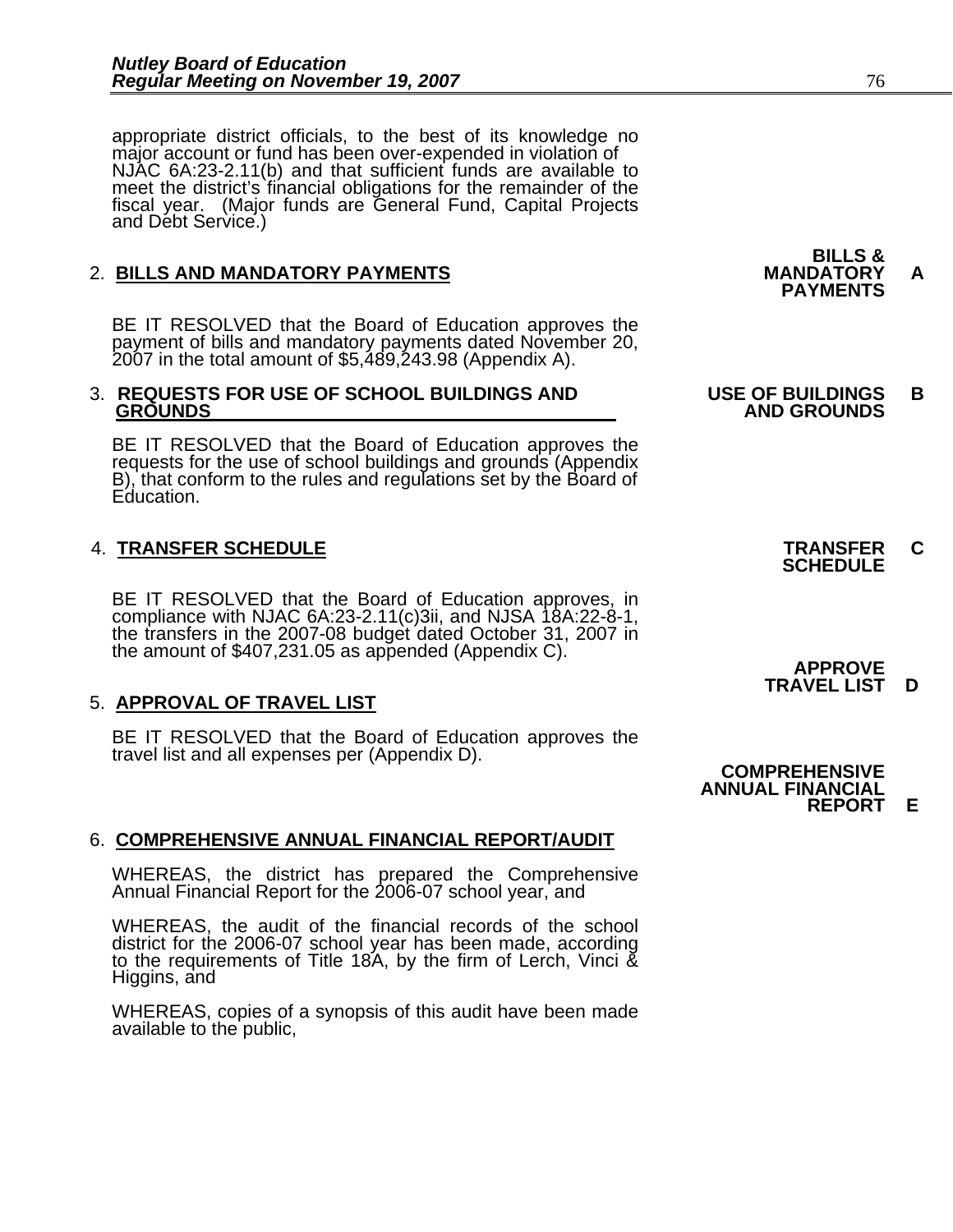NOW, THEREFORE, BE IT RESOLVED, That the Board of Education accepts the 2006-07 Comprehensive Annual Financial Report and the report of the independent auditors, Financial Report and the report of the independent auditors, which includes the audit recommendations which were read aloud and discussed at the public board meeting of November 19, 2007 , and

BE IT FURTHER RESOLVED, That the Board approves the Corrective Action Plan as per (Appendix E) responding to the recommendations of the auditor and that a copy of the Corrective Action Plan be submitted, as required, to the County Superintendent of Schools.

### 7. **SUBMISSION OF COMPREHENSIVE MAINTENANCE PLAN**

WHEREAS, the Department of Education requires New Jersey<br>School Districts to submit three-year maintenance plans<br>documenting "required" maintenance activities for each of its public school facilities, and

WHEREAS, the required maintenance activities as listed in the attached document for the various school facilities of the Nutley Public Schools are consistent with these requirements, and

WHEREAS, all past and planned activities are reasonable to keep school facilities open and safe for the use or in their original condition and to keep their system warranties valid,

NOW THEREFORE BE IT RESOLVED, that the Nutley Board of Education hereby authorizes the School Business Administrator to submit the attached (Appendix F)<br>Comprehensive Maintenance Plan for the Nutley Public Schools in compliance with Department of Education requirements.<br> **DEPOSITORY** 

#### 8. **DEPOSITORY OF SCHOOL FUNDS – Commerce Bank**

BE IT RESOLVED that Commerce Bank be designated as the official depository for the following account of the Nutley Board of Education for the 2007-08 school year, and

BE IT FURTHER RESOLVED that the following officers of this account be authorized to sign checks drawn on the account.

Nutley High School Athletic Account

Two of the following signatures required:

Joseph Piro Gregory Catrambone Linda Jernick

**COMPREHENSIVE MAINTENANCE PLAN** 

## **OF SCHOOL FUNDS**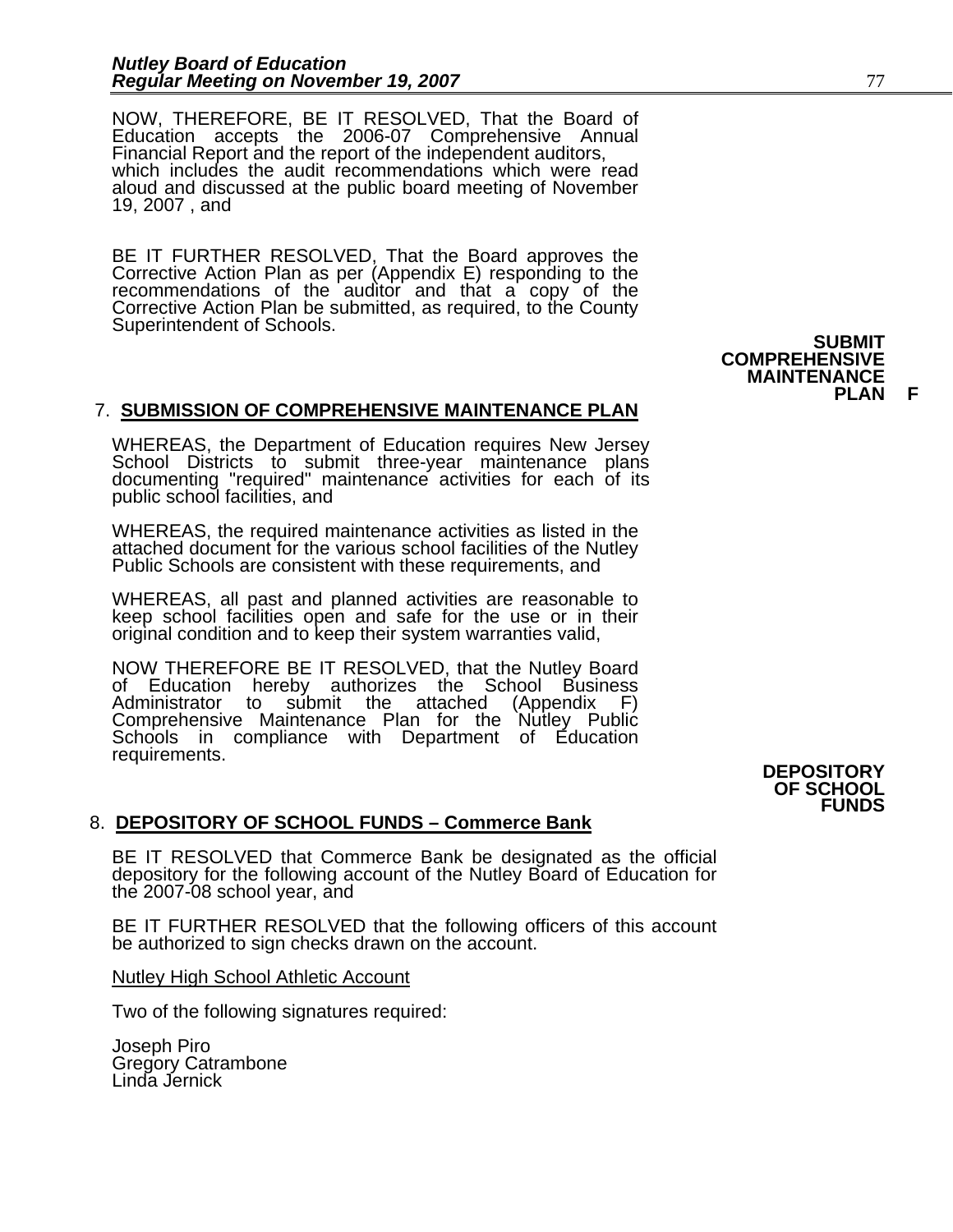#### 9. **APPROVAL OF THE QAAR REPORT FOR SCHOOL YEAR 2006-07**

BE IT RESOLVED that the Board of Education approves the district's Quality Assurance Annual Report (QAAR) for the 2006-07 school year including school objectives as publicly presented at the October 15, 2007 public meeting.

#### 10. **ACCEPTANCE OF NOTIFICATION OF AWARD - No Child Left Behind Act (NCLB) – FY 2008**

BE IT RESOLVED that the Board of Education accepts the Notification of Award for No Child Left Behind Act (NCLB) FY 2008 in the following amounts:

| Title I             | \$149,785 |
|---------------------|-----------|
| Title II A          | 98,927    |
| Title II D          | 1,027     |
| <b>Title III</b>    | 16,927    |
| Title III Immigrant | 16,033    |
| <b>Title IV</b>     | 11,871    |
| Title V             | 5,390     |
|                     | \$299,960 |

**ACCEPT SCHOOL-TO-CARRER PROGRAM** 

#### 11. **SCHOOL-TO-CAREER TRANSITION PROGRAM AT NUTLEY HIGH SCHOOL - 2007-08 SCHOOL YEAR**

BE IT RESOLVED that the Board of Education approves a voluntary partnership with the following job sites to provide daily transition activities for Nutley High School students for the 2007-08 school year:

Clara Maass Medical Center, Belleville Township of Nutley Administrative Offices CVS, Harrison Street, Nutley Capalbo's Gift Baskets, Cortland Street, Belleville Nutley Board of Education: Elementary, Middle & High School Settings UMDNJ, Scotch Plains

**APPROVE QAAR REPORT**

> **ACCEPT NCLB AWARD**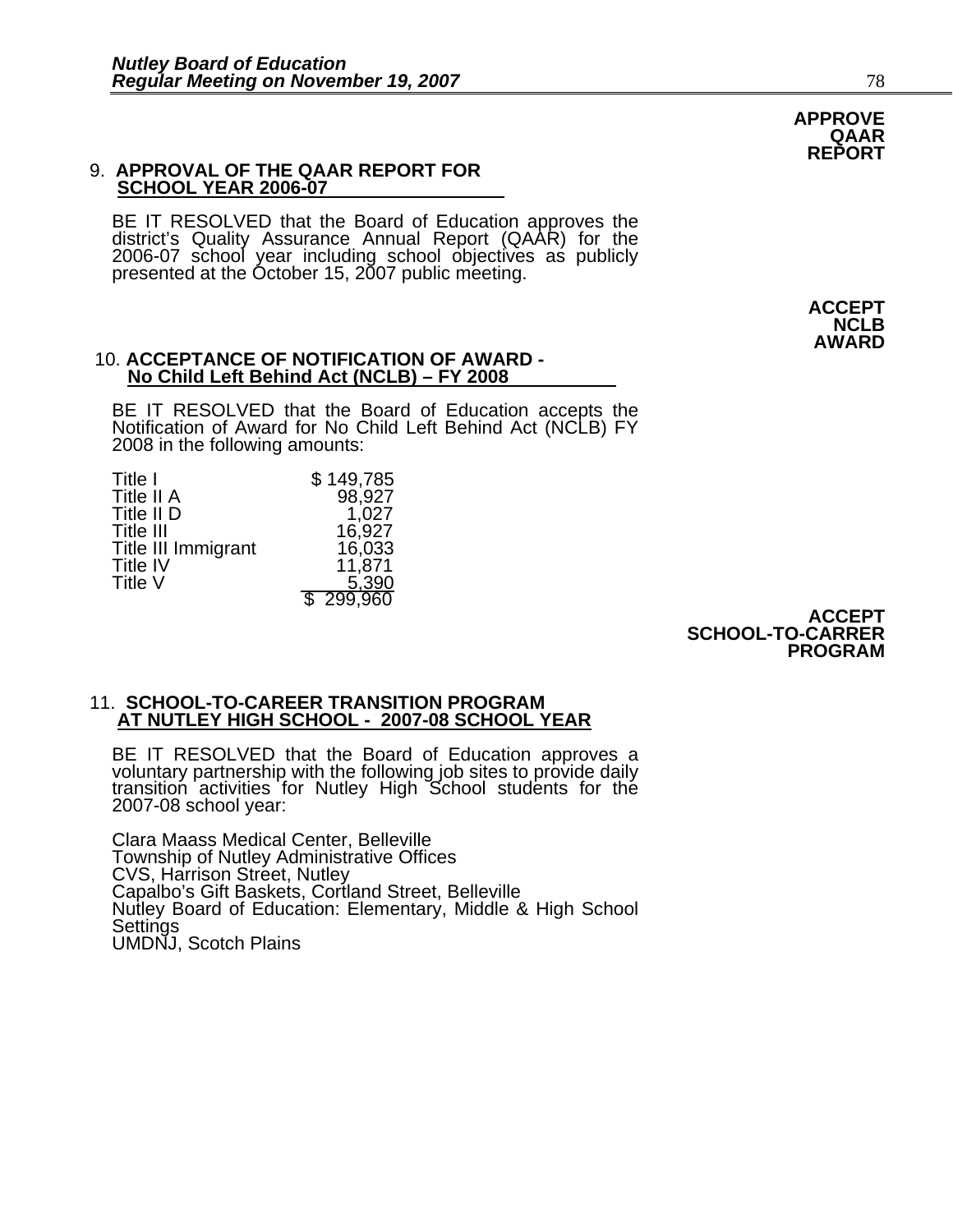#### 12. **TRANSPORTATION SERVICES AGREEMENT**

BE IT RESOLVED that the Nutley Board Of Education approves the Secretary to be authorized to enter into transportation agreements With contractors, other school districts or the Union County Educational Services Commission for transportation of Special Education Students for The 2007- 08 school year.

BE IT FURTHER RESOLVED that any agreements be presented for ratification at the next succeeding meeting of the Board of Education.

## 13. **Restore the Principle of Majority Rule in the State of New Jersey as it Pertains to Special Budget Questions in School Board Annual Elections**

**Whereas**, New Jersey Public School Districts face increasing budgetary challenges to maintain effective and high quality educational programs, and

Whereas, greater budgetary constraints (caps) imposed by recent legislation (Assembly Bill A1 and formally known as P.L. 2007, c.62) force many school districts to present high quality educational programs to district vote questions, and

**Whereas**, P.L. 2007, c.62 imposes an unprecedented 60% majority vote requirement for a special question to be successful and further declares that school districts have no right of appeal to the local municipality or the Commissioner of Education should such questions fail, and

**Whereas**, low voter turnout (often less than 15%) for school budgetary questions often means that success or failure is often based on very low margins, and

**Whereas**, this requirement violates all principles of majority rule and gives those persons who vote in the negative greater voice and control in their respective communities,

Now Therefore Be It Resolved, that the Nutley Board of Education requests its legislative representatives and Governor<br>Jon Corzine to amend Chapter 62 to eliminate the provision of<br>a super-majority (60%) vote for school di

Be It Further Resolved, that a copy of this resolution be sent<br>to our local legislative representatives in the General Assembly<br>and Senate, the Governor of the State of New Jersey, and to<br>the New Jersey School Board's Asso

#### **TRANS AGREEMENT**

**SPECIAL BUDGET QUESTIONS**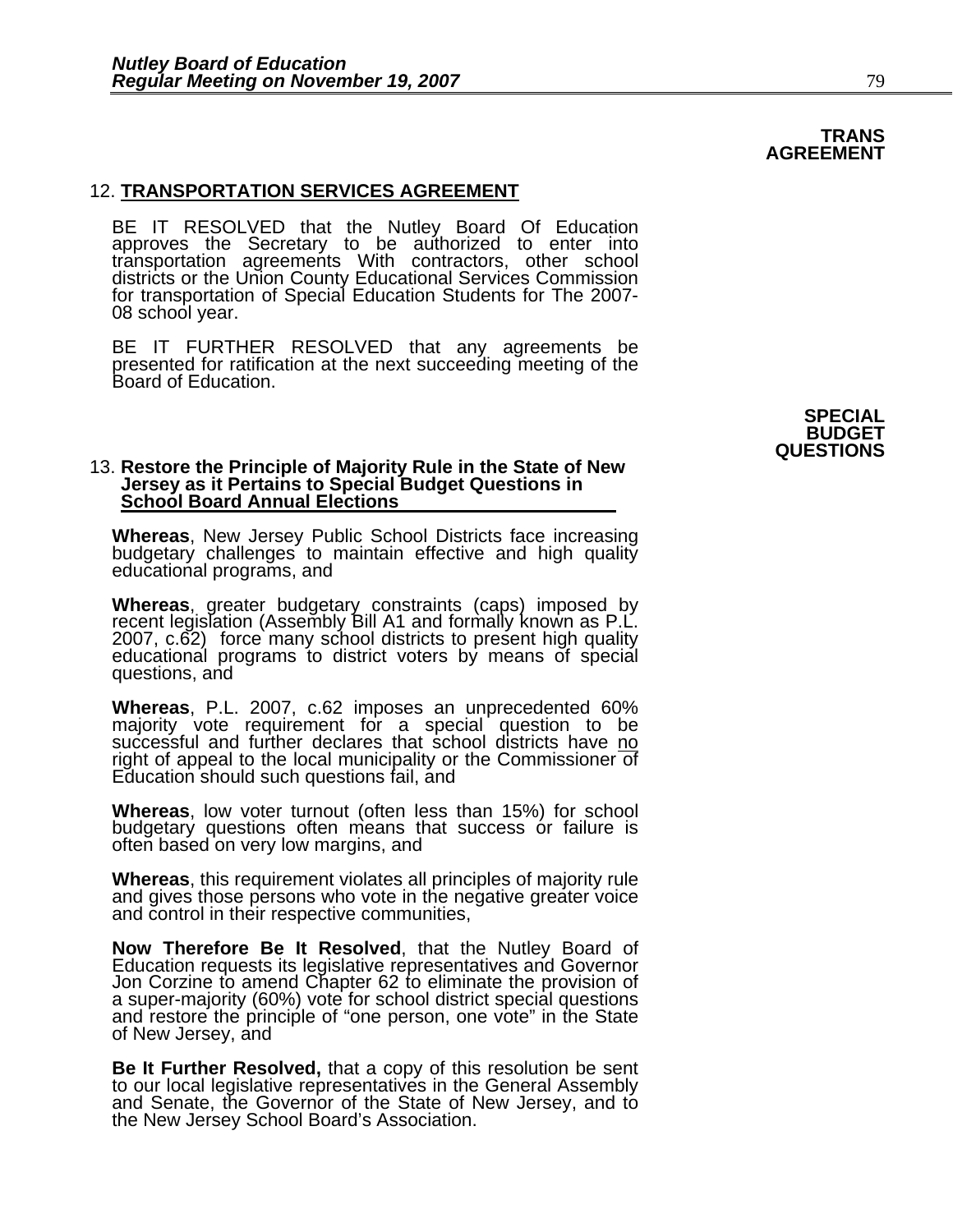#### **APPROVAL OF PARTIAL PAYMENT JOSEPH DUGAN, INC.**

#### 14. **APPROVAL OF PARTIAL PAYMENT TO JOSEPH DUGAN, INC.**

BE IT RESOLVED that the Board of Education approves partial payment in the amount of \$8,932.00 to Joseph Dugan, Inc. for the Nutley High School Exterior Façade Repairs as per the recommendation of the Board's structural engineers (CVM).

> **APPROVAL OF PAYMENT GEOSTRUCTURES, INC.**

#### 15. **APPROVAL PAYMENT TO GEOSTRUCTURES, INC.**

BE IT RESOLVED that the Board of Education approves payment in the amount of \$7,500.00 to GeoStructures, Inc. for a geo-technical investigation for the proposed gymnasium addition at Spring Garden Elementary School as per the recommendation of the Board's structural engineers (CVM). **APPROVAL OF**

**PAYMENT HILT CONSTRUCTION** 

#### 16. **APPROVAL PAYMENT TO HILT CONSTRUCTION, INC.**

BE IT RESOLVED that the Board of Education approves payment in the amount of \$13,500.00 to Hilt Construction, Inc. for the envelope repairs at Washington Elementary School as per the recommendation of the Board's structural engineers (CVM). **RESOLUTION #17**

#### 17. **REAPPOINTMENT – Director of the Extended Day Program**

BE IT RESOLVED that the Board of Education approves the<br>reappointment of Mrs. Maria Cervasio as the Director of the Extended Day Program, for the period July 1, 2007 through June 30, 2009, and

BE IT FURTHER RESOLVED that the Board approves the salary and the terms and conditions of the agreement for Mrs. Maria Cervasio in the amount of \$85,500 for the 2007-08 school year and \$91,000 for the 2008-09 school year.

### 18. **ADOPTION OF POLICY (First Reading)**

BE IT RESOLVED that the Board of Education adopts the following policy (first reading) on file in the Business Office (Appendix G) :

Policy #2412.1 Homebound

## **TABLED**

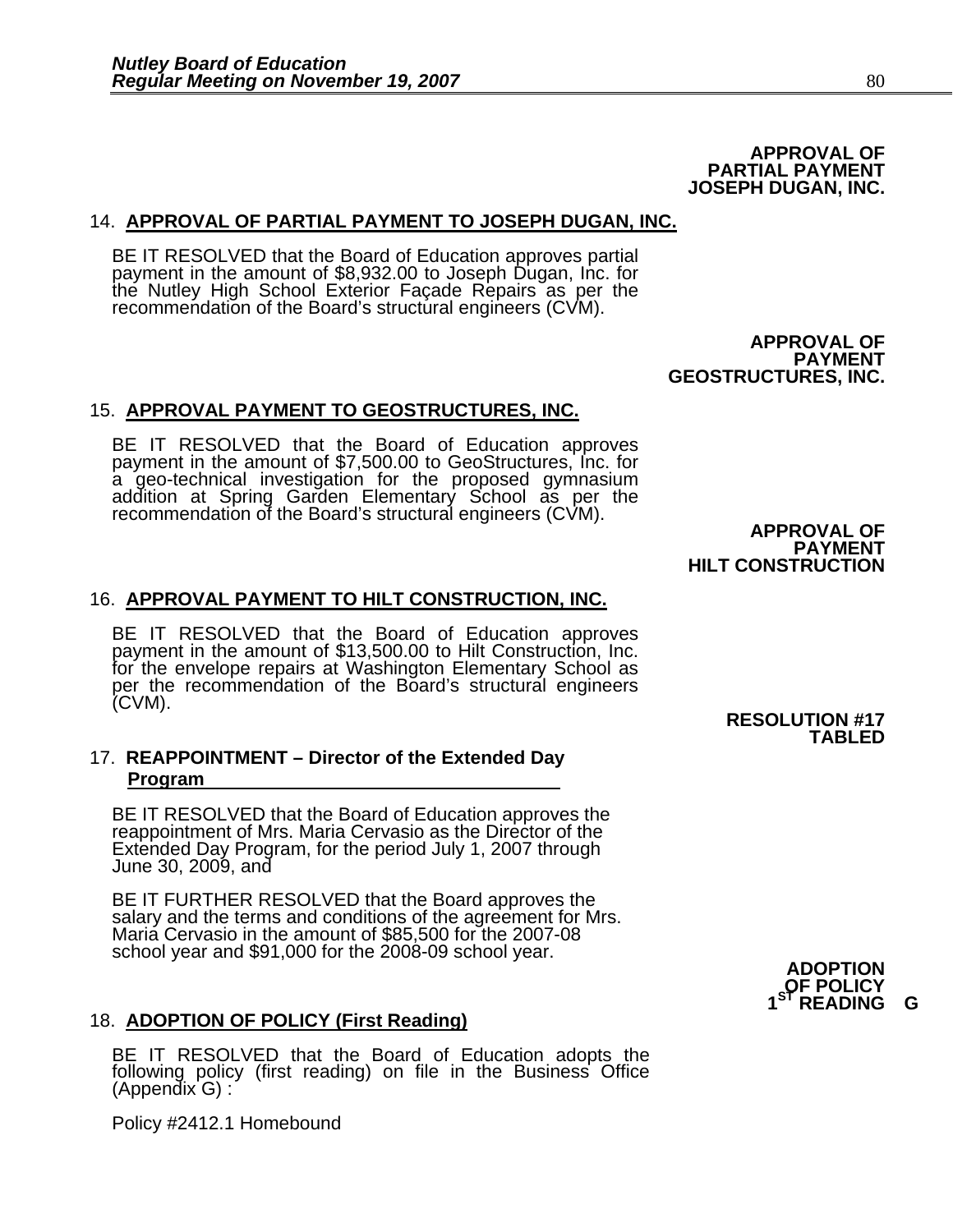#### 19. **ACCEPTANCE OF DONATION**

Trustee Viola moved, and Trustee Del Tufo seconded, the following resolution. Upon being put to a roll call vote the resolution was approved.

BE IT RESOLVED that the Board of Education approves the acceptance of a donation of equipment totaling the amount of \$19,550 from the Elmwood Park Athletic Club for use in the John H. Walker weight room.

#### **HEARING OF CITIZENS CITIZENS**

Resident Elaine Blazeski read a prepared statement and handed a copy to the Board concerning her son's participation in his senior privileges and graduation.

Resident Terry Quirk, representative for the Nutley Parent Advocacy Network (NPAN), addressed the Board and asked the district to support Elaine Blazeski's request.

Resident Bob Rusignuolo stated there is a parking issue<br>around the middle school and questioned why the district did<br>not do more to rectify the problem. He questioned the costs<br>involved with errors in performance during th

Mr. Zarra suggested meeting with any concerned neighbors from behind the middle school to hear all their concerns.

Resident Donna Ferrara addressed the Board and spoke about financial concerns of installing the chairs for the high school auditorium.

Resident Mike Russo inquired about the following concerns:

- 1. Smart Boards in the Middle School
- 2. Oval Tarp
- 3. Addresses of students being provided to local vendors 4. Board Members running for Township Commission
- 

Resident Chris Oseija asked if Washington School would remain white when it is renovated and will the public have any input on the decision.

President Olivo stated the majority of the Washington School PTO asked for red. He further stated the public will have input, but it will be a Board decision.

A discussion ensued on the matter.

#### **ACCEPTANCE OF DONATION**

## **HEARING OF**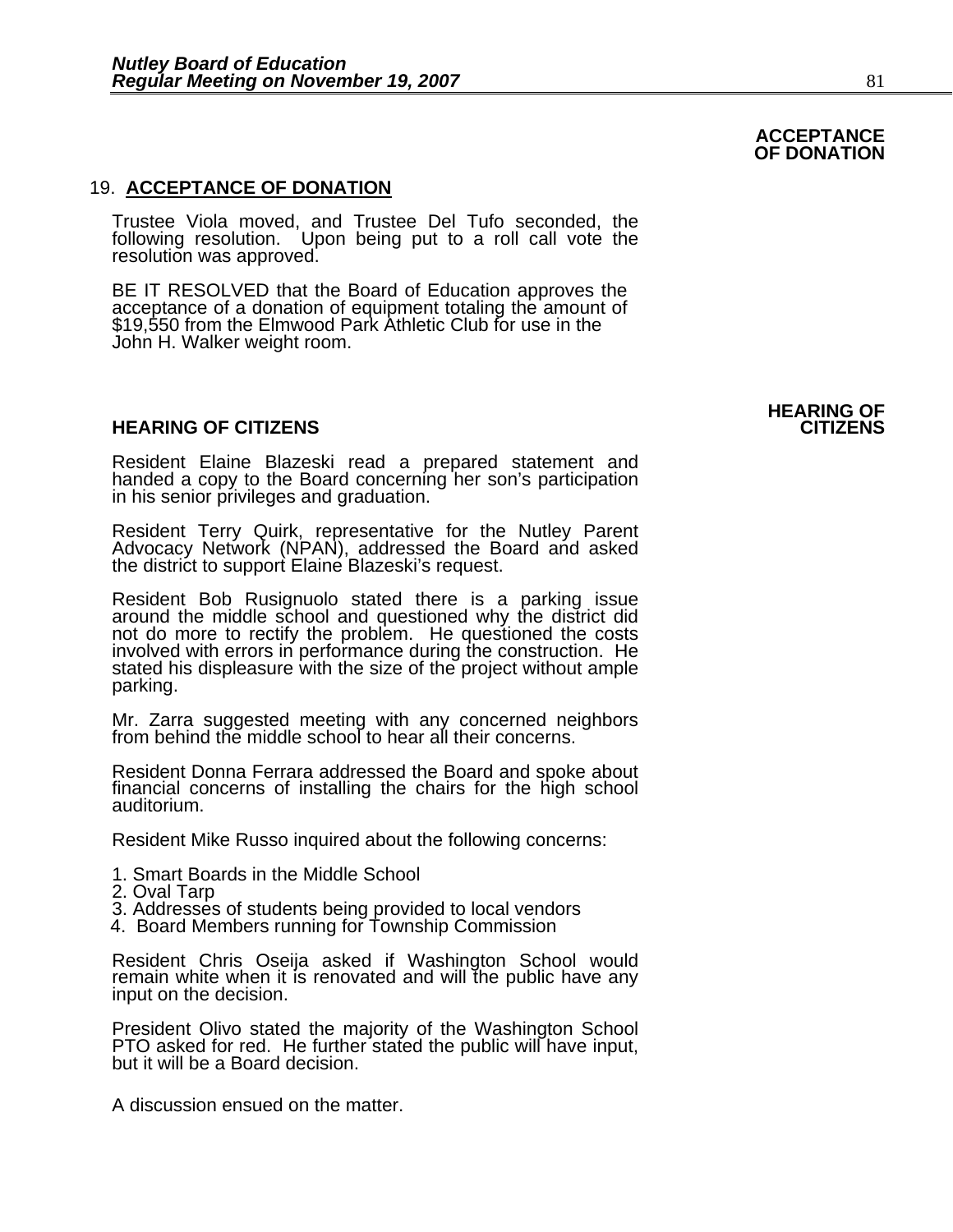Trustee Casale made a motion, and Trustee Frannicola seconded it, to keep Washington School white. Upon being put<br>to a roll call vote the resolution was not approved with Trustee<br>Alamo "abstaining" and Trustees Casale, Frannicola and Moscaritola voting "Yes" and Trustees Del Tufo, Kuchta, Viola, Williams and President Olivo voting "No".

Trustee Moscaritola asked for a breakdown of supplies and purchased services and other expenses of the Extended Day Program. He also asked how much was reported as undesignated surplus at June 30, 2007.

Mr. Green stated undesignated surplus at June 30, 2007 was<br>\$343,521.

Trustee Viola spoke briefly on Domestic Partnership Benefits and that the Board is currently covered by law.

Trustee Casale clarified the difference between a civil union and domestic partnership. He also stated the Board needs to under a Domestic Partnership. A civil union has the right to receive benefits.

#### **NEW BUSINESS**

Trustee Alamo asked to meet with the Business Administrator to discuss the Corrective Action Plan of the audit report.

President Olivo thanked the Yantacaw teachers for their support.

#### **MOTION TO ADJOURN TO EXECUTIVE SESSION SESSION**

At 10:05 PM Trustee Casale moved and Trustee Viola seconded the following resolution:

WHEREAS, the Board of Education will be discussing matters exempt from public discussion pursuant to N.J.S.A. 10:4-12,

NOW, THEREFORE, BE IT RESOLVED that the Board of Education recess to closed executive session at this time to discuss the following:

1. A Student Matter

BE IT FURTHER RESOLVED that the results of the discussions will be made public by inclusion on the agenda of a subsequent meeting of the Board of Education or when the reasons for discussing such matters in closed session no longer exist.

#### **OLD BUSINESS OLD BUSINESS**